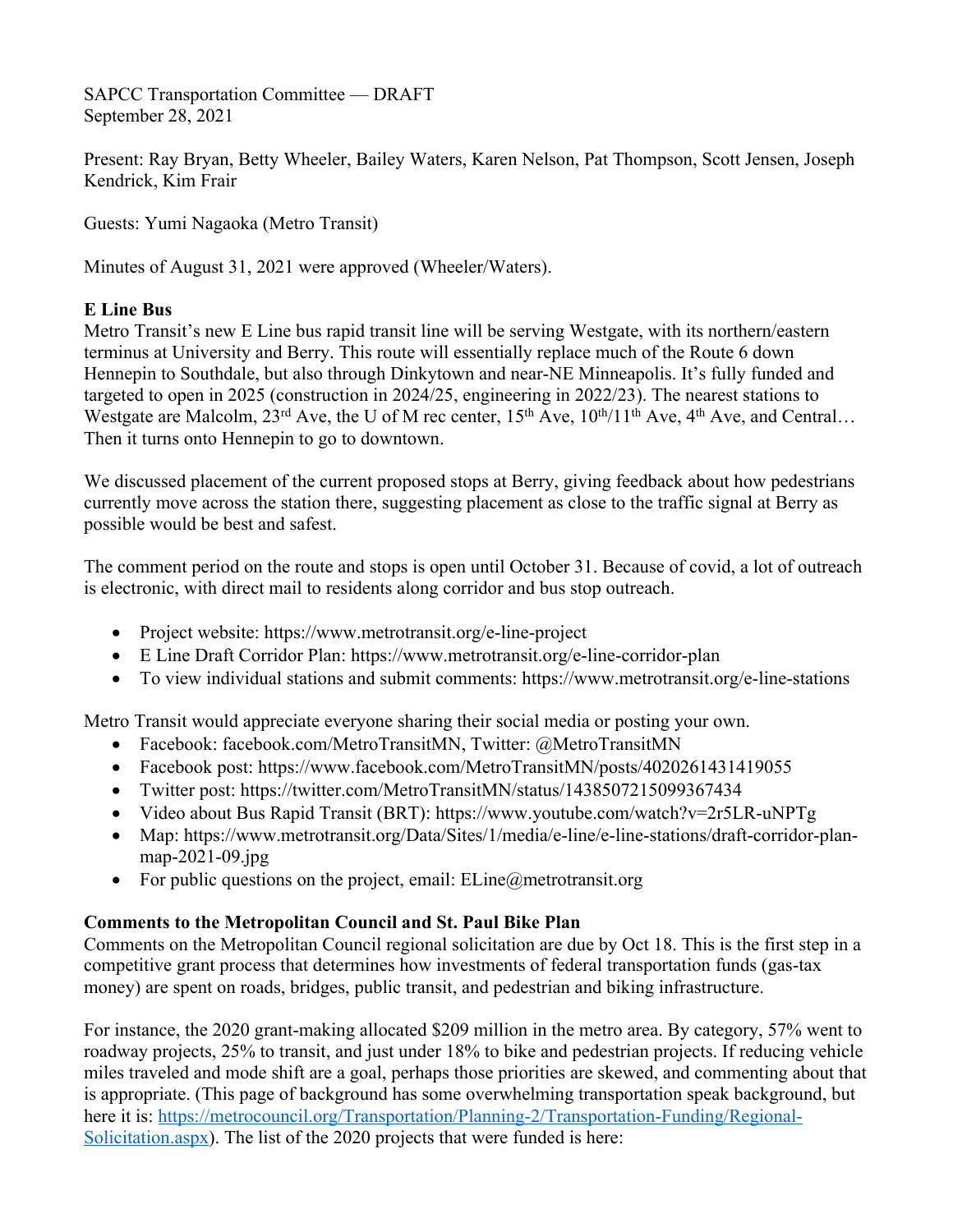https://metrocouncil.org/Transportation/Planning-2/Transportation-Funding/Regional-Solicitation/Results-of-Solicitations/2020-Awarded-Regional-Solicitation-Projects-List.aspx.

# **The place to send your comments is here**:

https://metropolitancouncil.formstack.com/forms/app\_rshsip It's a really non-intimidating form!

KEY NOTE: Reuben Collins, the St. Paul bike coordinator, commented on a Twitter thread that "Saint Paul is extremely well positioned to perform well in funding categories related to pedestrian, bicycle, and Safe Routes to School improvements. Increasing these funding categories would directly benefit Saint Paul." So responding and speaking up for all of those areas particularly would be helpful.

Within that comment form, you can also offer your thoughts on a related program – the **Highway Safety Improvement Program**. You can also comment on the **Regional Bicycle Transportation Network** plan while you're on that page. (That first link also connects to explanations of those things, plus the Regional Bicycle Barriers update form I emailed about earlier, where it would be helpful to comment on the Greenway Extension and possibly other things, like the lack of connection between Hamline Midway and South St. Anthony Park because of the railroad tracks and other barriers.)

We also need to send in survey responses on the **St. Paul Bike Plan** by Oct 31. We will have a presentation here about it on Oct. 26, where you can also comment directly to Public Works staff, and you can send survey responses after the presentation as well, but if you have thoughts now, they encourage responses before they come to our meeting. http://stpaul.gov/bikeplan If you want to watch the presentation early so you can comment more effectively, that's here (https://www.youtube.com/watch?v=6uHUWVtCrbc)

In this update to the bike plan, they are already focusing on two things:

1. Revising the planned network to include more **separated** bike lanes and paths, because they have heard from the community that to get more people biking, there needs to be a connected network of separated bike lanes and paths.

2. Identify where and how they should **prioritize resources** to expand the bike network and get more people riding bikes.

So while it's helpful to reinforce their desire to add more separated infrastructure, it's most important to talk about prioritizing resources that will get more people riding. What would get you to ride, or ride more? What makes it feel unsafe to ride a bike? What would it take to mode shift?

# **Seal Street painting**

If you haven't signed up for the Saturday, October 2 painting event at Seal Street, please do. https://sapcc.org/streetpainting/ We need core volunteers to help manage other volunteers throughout the day, as well as all roles — whatever you can do. SAPCC staff and Transportation Committee co-chairs, with the selected artist, Kada Goalen, visited the Seal Residents Council meeting last week to talk about the project and get feedback on concepts for the design. The proposed design was shared with the committee to appreciative response.

# **Territorial crosswalk painting**

Update on the Territorial crosswalk painting: photos were shown of the successful painting project with Tomasina Topbear, carried out on 9/25. It took longer and more work than anyone expected, probably something like 20–25 person-hours each for painting and taping (with help from three other Indigenous muralist friends of Tomie's, plus Pat, Scott and Scott's neighbor Alden). The result is beautiful. The white transverse lines from SPPW have not been painted yet. Many details of how the process worked